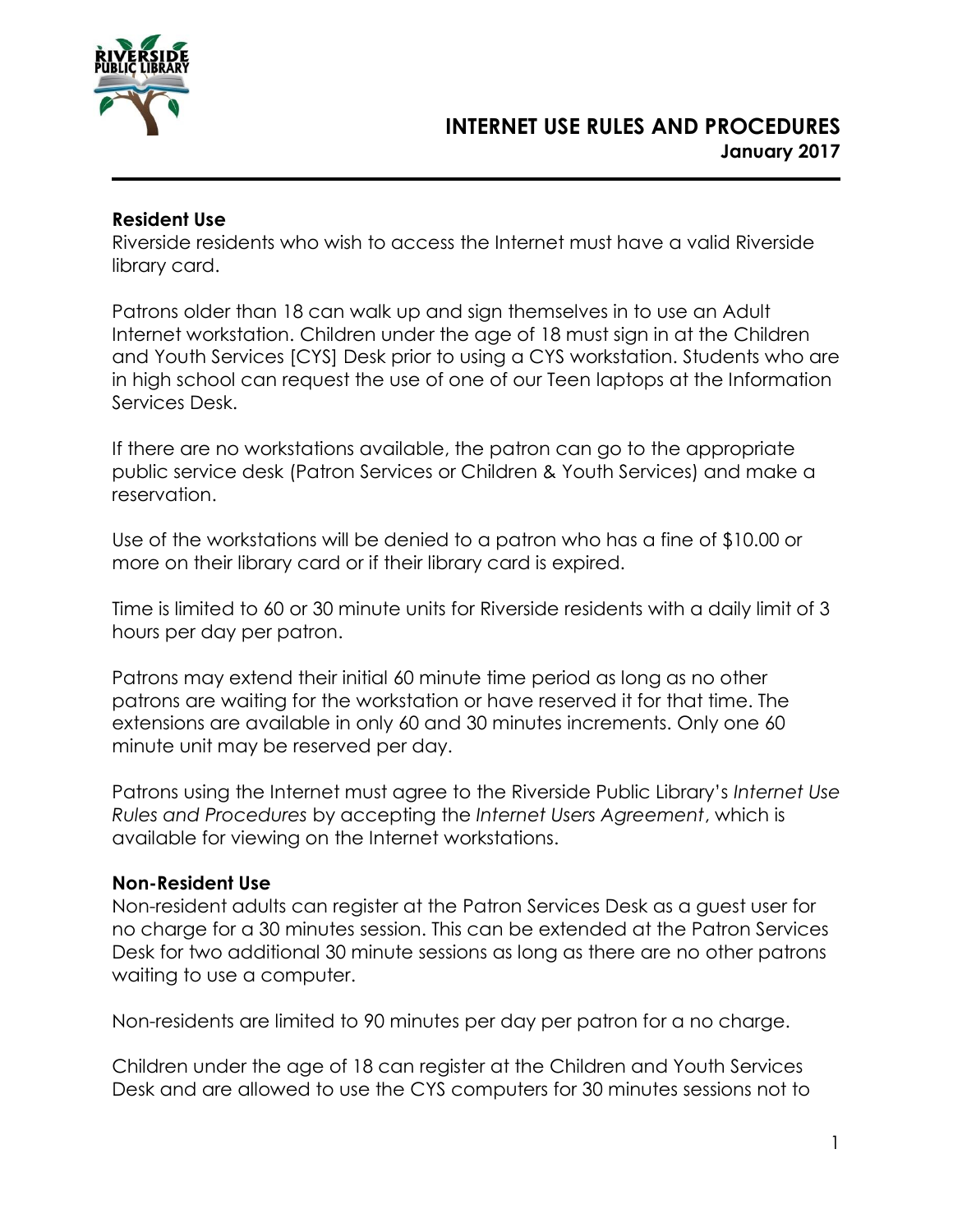exceed the 3 hour per day per patron limit, regardless of residency, for no charge.

Students who are in high school can request the use of one of our Teen laptops at the Information Services Desk.

## **Reserving/Scheduling Internet Use**

Time on the Internet workstations may be reserved in 30 or 60 minute units.

Only one 60 minute unit may be reserved per day. Reservations may be made for same day use with the exception of educational testing use.

Use of the workstation may be extended past the reserved time if there is no one waiting to use the workstation or a patron has not reserved it for that time. The extensions will only be 30 or 60 minutes in length and cannot exceed the 3 hour per day time limit.

Late comers forfeit the unused portion of their reserved time. After 10 minutes, the reserved time will be forfeited entirely and the workstation will be available for another patron to use.

If the Internet is unavailable for any reason during your reserved time, your reservation cannot be extended.

Patrons who need an extended period of time for online tests or schoolwork may request an extension of their privileges at a public service desk.

# **Use of the Equipment**

Use of the Internet workstations located in the Children and Youth Services Department is limited to patrons aged 6 to 18. Use of the Internet workstations located in the Atrium is limited to patrons 18 and older. Use of the Teen laptops, which are available at the Information Services Desk, is limited to high school students.

A maximum of two people at a time may use an Internet workstation.

The Library allows computer users to temporarily install personal computer or software programs on library workstations. The use of CD and DVD writable discs and flash drives are permitted. Any files, software or programs installed or downloaded will be automatically deleted upon the restart of the computer.

Patrons may not display or disseminate sexually explicit or obscene materials. Gambling sites are not allowed on library workstations.